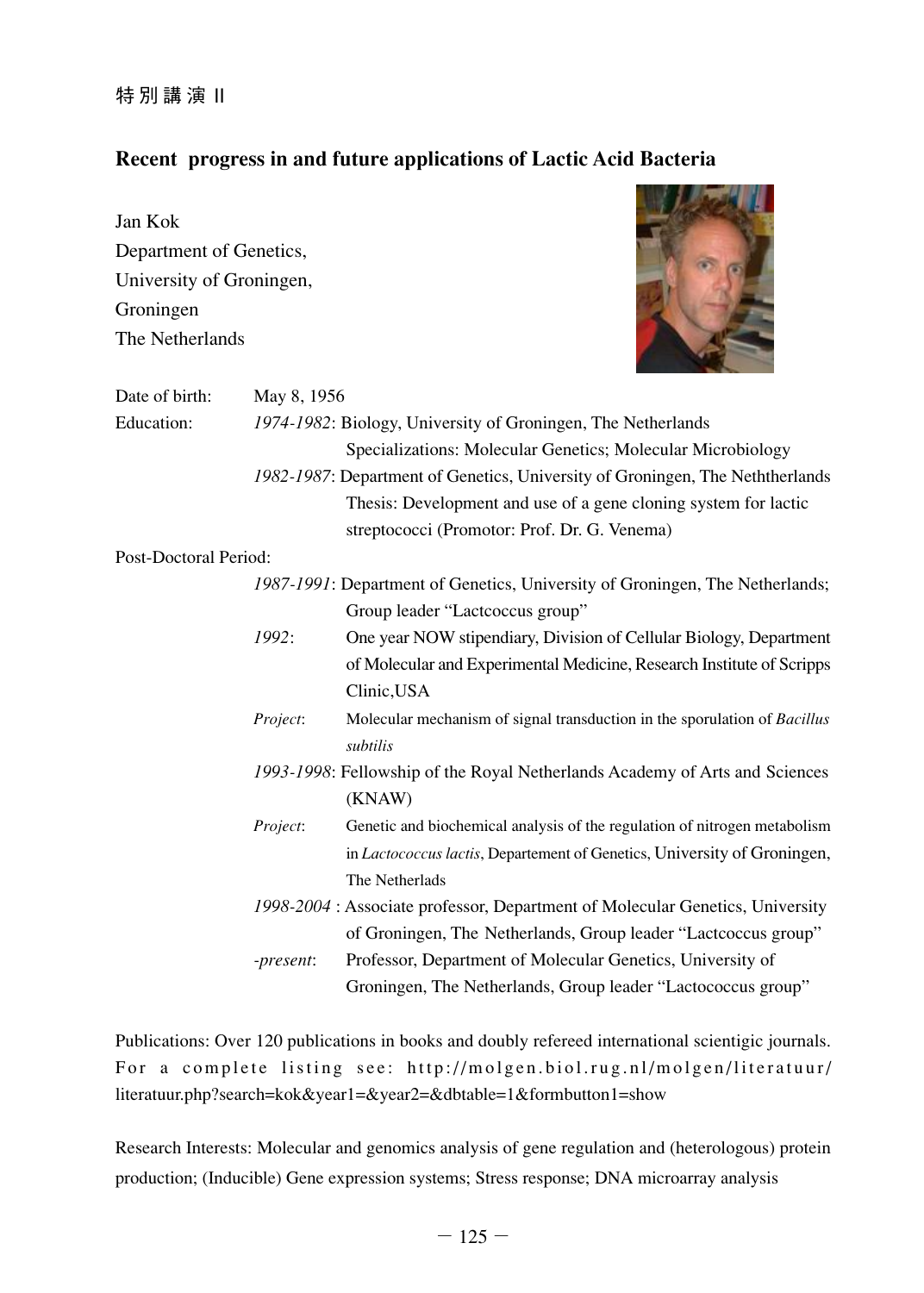## **Recent progress in and future applications of Lactic Acid Bacteria**

Jan Kok, Department of Genetics, University of Groningen, Groningen, the Netherlands

Whole-genome nucleotide sequencing has revolutionised the genetic, biochemical and molecular biology research of bacteria and, as for that matter, many higher organisms alike. The availability of the nucleotide sequence of various species of Lactic Acid Bacteria (LAB) has enabled looking at these economically very important microbes from a different angle that is, with a bird's eye view. In addition to isolating mutants in single genes and thoroughly examining these using the entire genetic, biochemical and molecular biology toolbox to understand the functioning of the genes/gene products at the local level (the place of the gene in the genome or the particular cellular compartment where the product is active) it is now increasingly more possible to examine the global consequences of a mutation: the effects it has on all other genes / gene products to which the mutated gene and its product are connected. Also, due to the explosion of genomic sequences and related data, and the expansion in curated data bases, it is possible to already quickly get a hint at the possible function of the gene/protein under study through leads provided by the study of homologues in other (micro-)organisms (comparative genomics). All of the tools and techniques from the genomics arena can now be applied to the dissection of LAB. In this overview the emphasis will be on *Lactococcus lactis*, the paradigm of the LAB. The genome sequences of strain of the two subspecies of *L. lactis*, *L. lactis* subsp. *lactis* and *L. lactis* subsp. *cremoris* have been determined and a number of the similarities and differences between the two will be detailed. These genomic sequences have permitted two important new approaches to be applied to the full dissection of the working of *L. lactis*, the analysis of the regulation of expression of all genes under specific circumstances at a given point in time (transcriptomics) and the elucidation under those conditions in time and space of the full protein complement of the organism (proteomics). Examples of research in these areas will be detailed and new directions with respect to both answering fundamental and more applied questions will be given. Moreover, the relevance for industry of being able to apply these novel techniques to the dissection of LAB will be discussed.